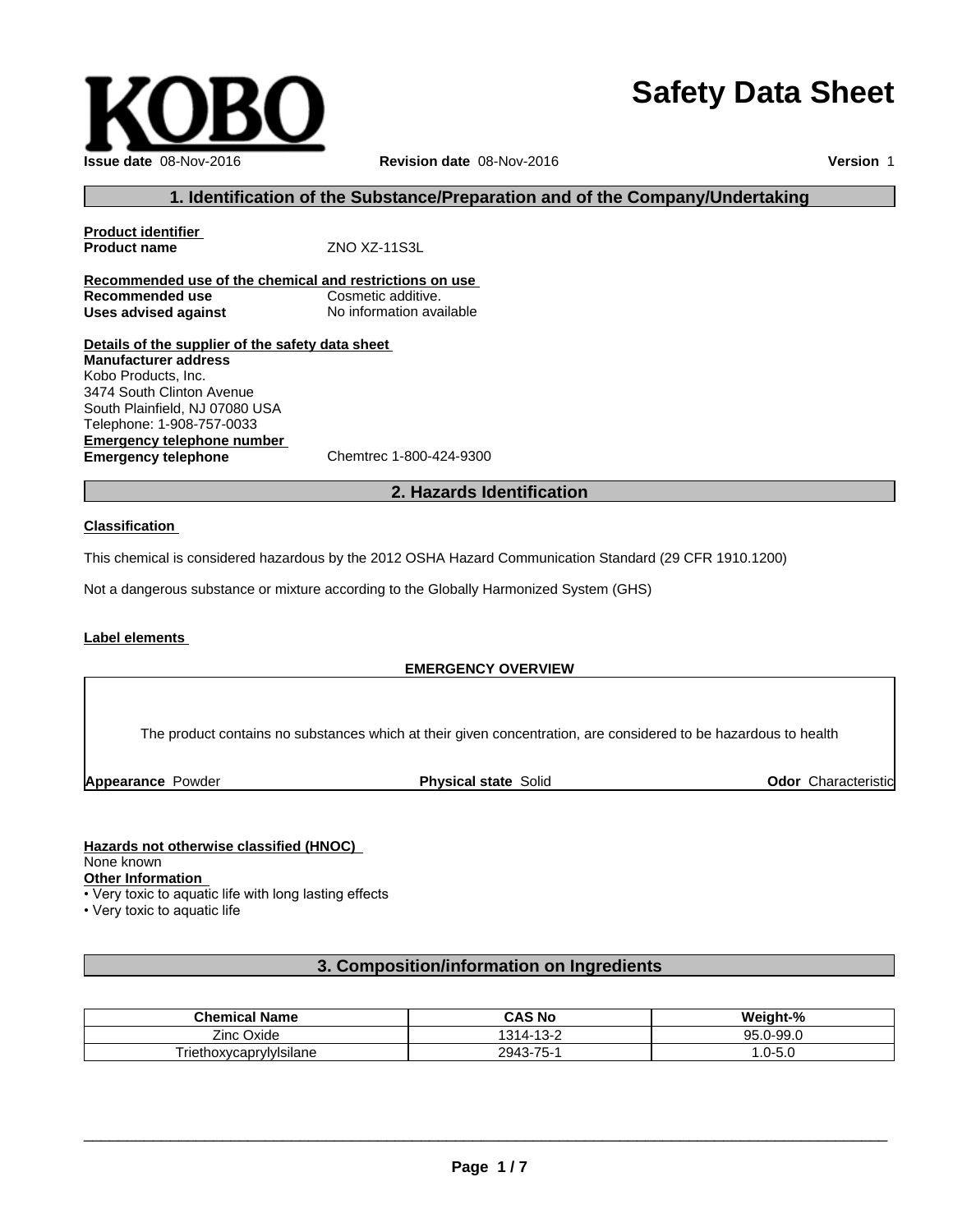# **4. First aid measures**

| <b>First aid measures</b>                                   |                                                                                                            |
|-------------------------------------------------------------|------------------------------------------------------------------------------------------------------------|
| <b>General advice</b>                                       | If symptoms persist, call a physician.                                                                     |
| Eye contact                                                 | Rinse immediately with plenty of water, also under the eyelids, for at least 15 minutes.                   |
| <b>Skin contact</b>                                         | Wash off immediately with soap and plenty of water while removing all contaminated<br>clothes and shoes.   |
| <b>Inhalation</b>                                           | Remove to fresh air. If breathing is irregular or stopped, administer artificial respiration.              |
| Ingestion                                                   | If swallowed, do not induce vomiting: seek medical advice immediately and show this<br>container or label. |
| Self-protection of the first aider                          | Use personal protective equipment as required.                                                             |
| Most important symptoms and effects, both acute and delayed |                                                                                                            |
| <b>Symptoms</b>                                             | No known effects under normal use conditions.                                                              |
|                                                             | Indication of any immediate medical attention and special treatment needed                                 |
| Note to physicians                                          | Effects of exposure (inhalation, ingestion or skin contact) to substance may be delayed.                   |
|                                                             |                                                                                                            |

# **5. Fire-fighting measures**

# **Suitable extinguishing media**

Use extinguishing measures that are appropriate to local circumstances and the surrounding environment.

**Unsuitable extinguishing media** No information available.

# **Specific hazards arising from the chemical**

None in particular.

**Explosion data Sensitivity to mechanical impact** None. **Sensitivity to static discharge** None.

# **Protective equipment and precautions for firefighters**

Use personal protective equipment as required.

# **6. Accidental release measures**

# Personal precautions, protective equipment and emergency procedures

| <b>Personal precautions</b>                          | Use personal protective equipment as required. Avoid contact with eyes. Wash thoroughly<br>after handling. |
|------------------------------------------------------|------------------------------------------------------------------------------------------------------------|
| For emergency responders                             | Use personal protective equipment as required.                                                             |
| <b>Environmental precautions</b>                     | Collect spillage. Do not allow into any sewer, on the ground or into any body of water.                    |
| Methods and material for containment and cleaning up |                                                                                                            |
| <b>Methods for containment</b>                       | Prevent further leakage or spillage if safe to do so.                                                      |
| Methods for cleaning up                              | Avoid creating dust. Sweep up and shovel into suitable containers for disposal.                            |
| <b>Prevention of secondary hazards</b>               | Clean contaminated objects and areas thoroughly observing environmental regulations.                       |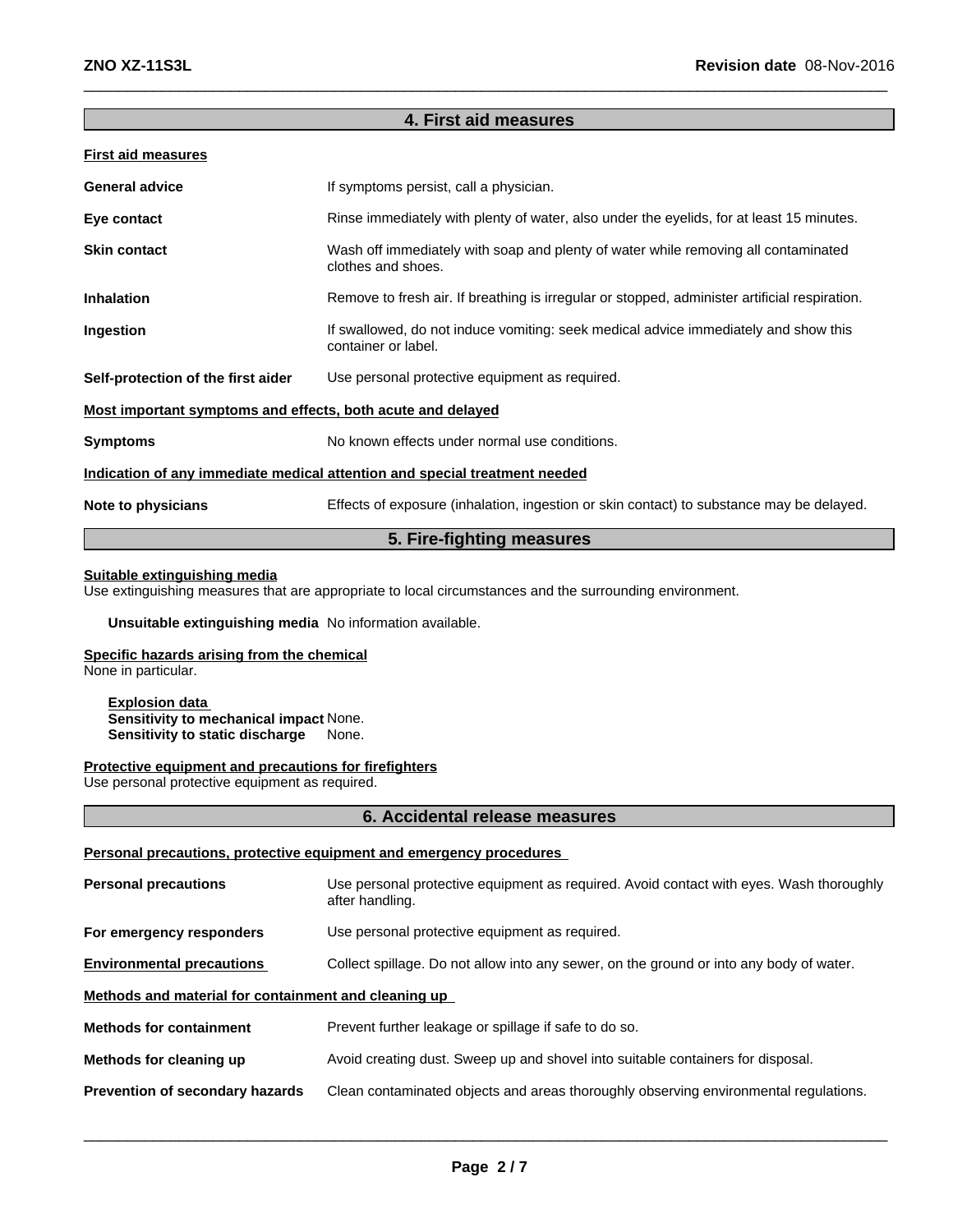# **7. Handling and Storage**

# **Precautions for safe handling**

| Advice on safe handling | Use personal protective equipment as required. Use only in well-ventilated areas. Wash |
|-------------------------|----------------------------------------------------------------------------------------|
|                         | thoroughly after handling.                                                             |
|                         |                                                                                        |

# **Conditions for safe storage, including any incompatibilities**

**Storage conditions** Keep container tightly closed in a dry and well-ventilated place. Store at ambient conditions. **Incompatible materials** Strong oxidizing agents. Strong acids.

# **8. Exposure Controls/Personal Protection**

# **Control parameters**

# **Exposure guidelines**

| <b>Chemical Name</b> | <b>ACGIH TLV</b>            | <b>OSHA PEL</b>                                                       | <b>NIOSH IDLH</b>                     |
|----------------------|-----------------------------|-----------------------------------------------------------------------|---------------------------------------|
| Zinc Oxide           | STEL: 10 $mq/m3$ respirable | TWA: $5 \text{ mg/m}^3$ fume                                          | IDLH: $500 \text{ mg/m}^3$            |
|                      | fraction                    | TWA: 15 $mg/m3$ total dust                                            | Ceiling: $15 \text{ mg/m}^3$ dust     |
|                      |                             | $TWA: 2 mg/m3$ respirable fraction $TWA: 5 mg/m3$ respirable fraction | TWA: $5 \text{ mg/m}^3$ dust and fume |
|                      |                             | (vacated) TWA: $5 \text{ mg/m}^3$ fume                                | STEL: $10 \text{ mg/m}^3$ fume        |
|                      |                             | (vacated) TWA: $10 \text{ mg/m}^3$ total                              |                                       |
|                      |                             | dust                                                                  |                                       |
|                      |                             | (vacated) TWA: $5 \text{ mg/m}^3$                                     |                                       |
|                      |                             | respirable fraction                                                   |                                       |
|                      |                             | (vacated) STEL: 10 mg/m <sup>3</sup> fume                             |                                       |

# **Appropriate engineering controls**

**Engineering controls Ensure adequate ventilation, especially in confined areas. Individual protection measures, such as personal protective equipment Eye/face protection** Wear safety glasses with side shields (or goggles). **Skin and body protection** Wear protective gloves and protective clothing. **Respiratory protection** In case of insufficient ventilation, wear suitable respiratory equipment. **General hygiene considerations** Handle in accordance with good industrial hygiene and safety practice.

# **9. Physical and Chemical Properties**

# **Information on basic physical and chemical properties**

| <b>Physical state</b><br>Appearance<br>Color                                                                                                   | Solid<br>Powder<br>White   | Odor<br>Characteristic<br>No information available<br><b>Odor threshold</b>                                                      |
|------------------------------------------------------------------------------------------------------------------------------------------------|----------------------------|----------------------------------------------------------------------------------------------------------------------------------|
| <b>Property</b><br>рH<br>Melting point / freezing point<br>Boiling point / boiling range<br><b>Flash point</b><br><b>Evaporation rate</b>      | <b>Values</b><br>1975 $°C$ | <b>Remarks •</b><br>No information available<br>No information available<br>No information available<br>No information available |
| Flammability (solid, gas)<br><b>Flammability limit in air</b><br><b>Upper flammability limit</b><br>Lower flammability limit<br>Vapor pressure |                            | No information available<br>No information available<br>No information available<br>No information available                     |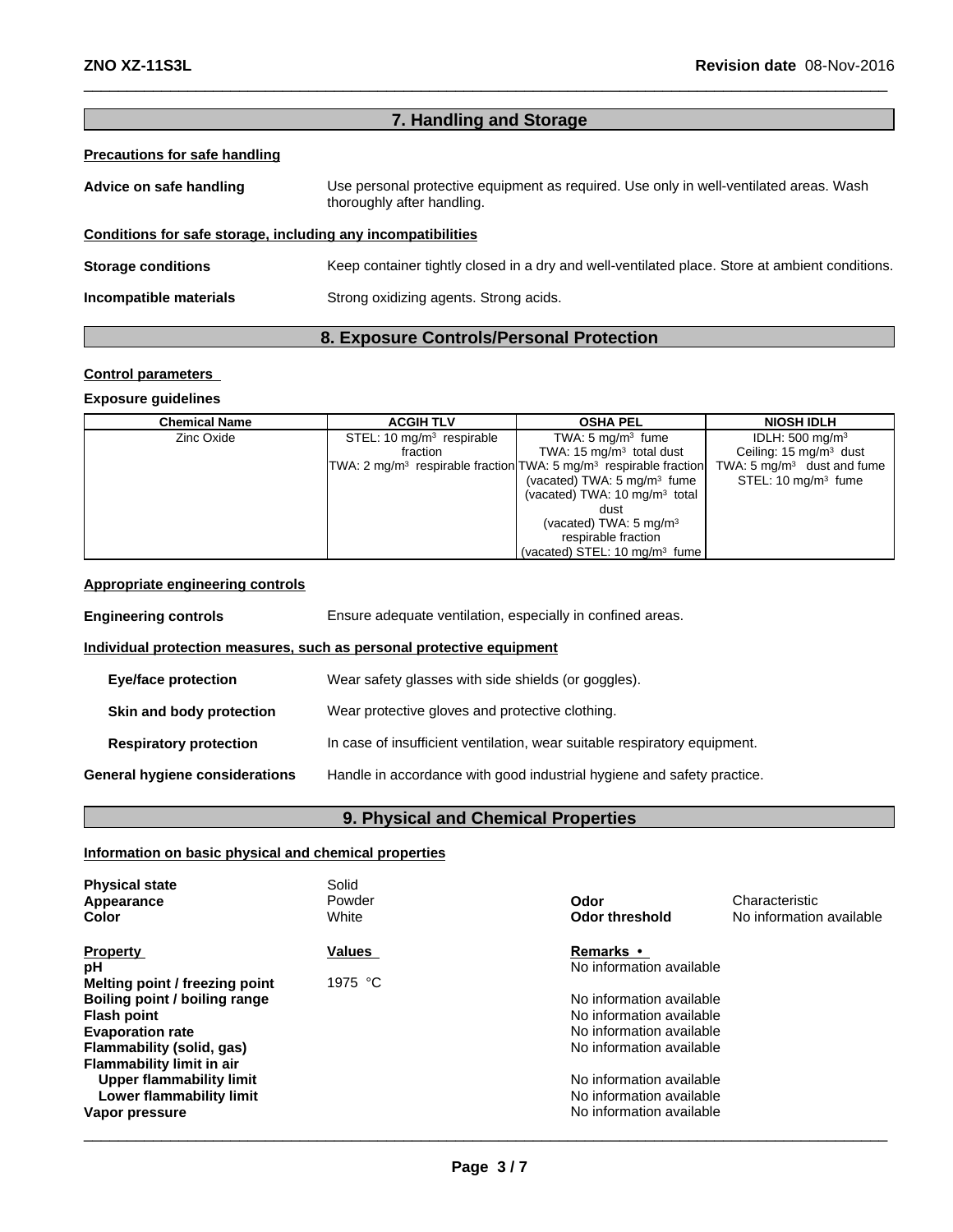**Vapor density**<br> **Specific gravity**<br> **Specific gravity**<br> **No information available Water** solubility **Solubility in other solvents intervalsed and** *solubility* **in other solvents** No information available **Partition coefficient coefficient coefficient coefficient coefficient coefficient coefficient coefficient coefficient coefficient coefficient coefficient coefficient coefficient coefficient c Autoignition temperature**<br> **Decomposition temperature** Noinformation available<br>
No information available **Decomposition temperature**  $\blacksquare$  No information available<br> **Kinematic viscosity** No information available **Kinematic viscosity Dynamic viscosity**<br> **Explosive properties**<br> **Explosive properties Explosive properties**<br> **Explosive properties**<br> **Oxidizing properties**<br> **Oxidizing properties**<br>
No information available **Oxidizing properties** 

**Other Information**<br>**Softening point** 

**Specifically** No information available<br>
Insoluble in water

**No information available Molecular weight** No information available **VOC content (%)** No information available **Density** No information available **Bulk density** No information available

# **10. Stability and Reactivity**

# **Reactivity**<br>No data available<br>Chemical stability No data available

Stable under normal conditions.

# **Possibility of hazardous reactions**

None under normal processing.

Hazardous polymerization Hazardous polymerization does not occur.

#### **Conditions to avoid** None known.

**Incompatible materials** Strong oxidizing agents. Strong acids.

# **Hazardous decomposition products**

None under normal use conditions.

# **11. Toxicological Information**

# **Information on likely routes of exposure Product information**

| <b>Inhalation</b>   | No data available. |
|---------------------|--------------------|
| Eye contact         | No data available. |
| <b>Skin contact</b> | No data available. |
| Ingestion           | No data available. |

# **Component information**

| <b>Chemical Name</b>            | Oral LD50                                | <b>LD50</b><br><i>D</i> ermal ′                 | <b>Inhalation LC50</b> |
|---------------------------------|------------------------------------------|-------------------------------------------------|------------------------|
| <b>Zinc</b><br>Oxide            | Rat<br>5000<br>) ma/ka                   | >2000 mg/kg (Rat)                               |                        |
| Triethox.<br>าoxvcaprvlvIsilane | 0.000<br>D ot<br>/kc<br>uu6u<br>nai<br>- | Rabbit<br>$\mu$<br>่ง<br>$^{\prime}$ N.<br>= లల |                        |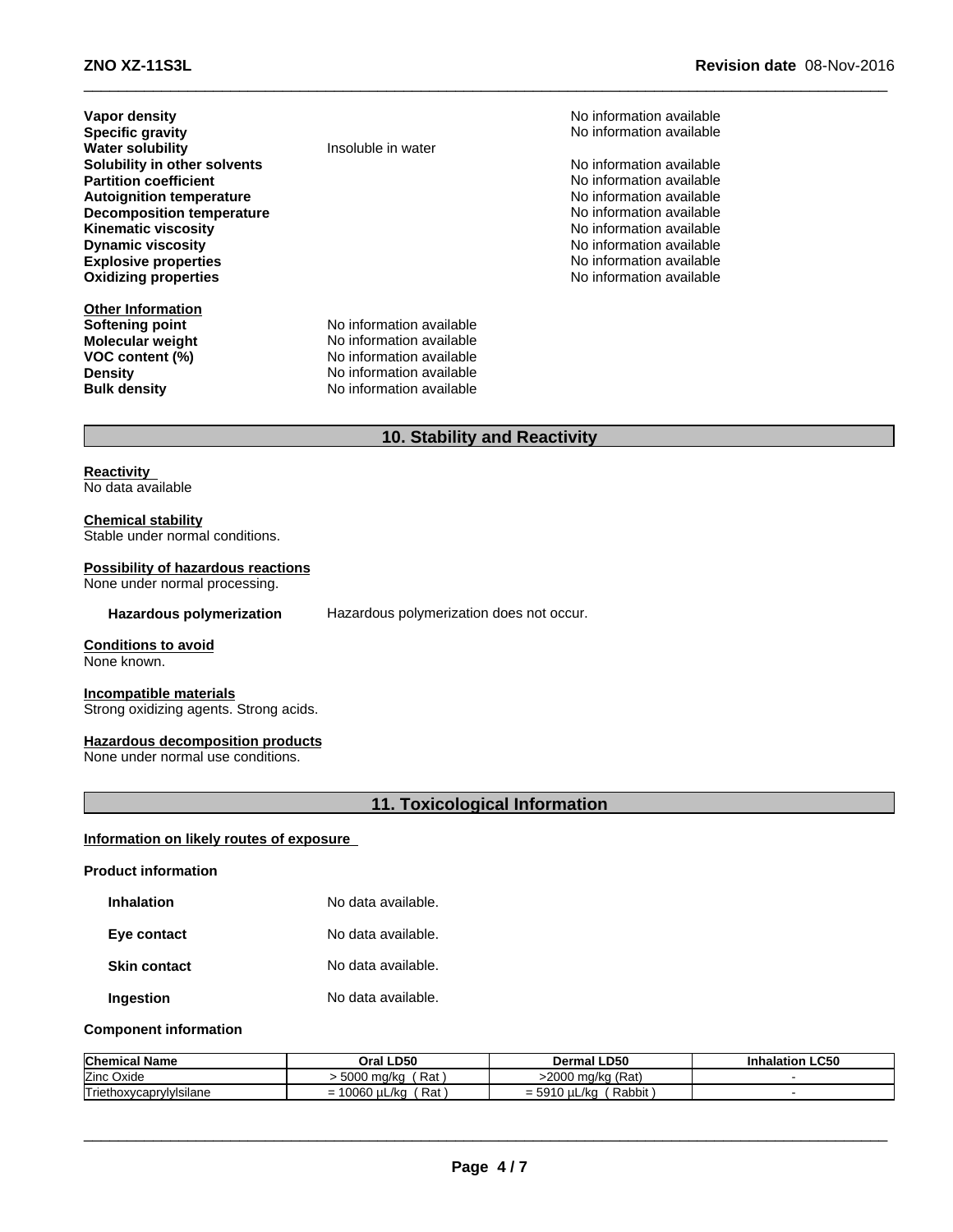# **Information on toxicological effects**

**Symptoms** No information available.

#### **Delayed and immediate effects as well as chronic effects from short and long-term exposure**

| <b>Skin corrosion/irritation</b><br>Serious eye damage/eye irritation<br><b>Irritation</b><br><b>Corrosivity</b><br><b>Sensitization</b><br><b>Germ cell mutagenicity</b><br>Carcinogenicity | No information available.<br>No information available.<br>No information available.<br>No information available.<br>No information available.<br>No information available.<br>This product does not contain any carcinogens or potential carcinogens as listed by OSHA,<br>IARC or NTP. |
|----------------------------------------------------------------------------------------------------------------------------------------------------------------------------------------------|-----------------------------------------------------------------------------------------------------------------------------------------------------------------------------------------------------------------------------------------------------------------------------------------|
| <b>Reproductive toxicity</b>                                                                                                                                                                 | No information available.                                                                                                                                                                                                                                                               |
| <b>STOT - single exposure</b>                                                                                                                                                                | No information available.                                                                                                                                                                                                                                                               |
| <b>STOT - repeated exposure</b>                                                                                                                                                              | No information available.                                                                                                                                                                                                                                                               |
| <b>Aspiration hazard</b>                                                                                                                                                                     | No information available.                                                                                                                                                                                                                                                               |

# **12. Ecological Information**

# **Ecotoxicity**

Very toxic to aquatic life with long lasting effects

| <b>Chemical</b> .<br>Name | plants<br>iae/aquatic<br>Alaa | $\sim$<br>Fish     | $T = 100$<br>. uslacea |
|---------------------------|-------------------------------|--------------------|------------------------|
| -                         | $\sim$ $\sim$ $\sim$          | $\sim$ $\sim$      |                        |
| Oxide                     | 2701                          | (96 <sub>b</sub> ) |                        |
| $^{\prime}$               | ma/l                          | l ma/l             |                        |
| ш.                        | יי                            | ∽                  |                        |
|                           | טטטו                          | .uu                |                        |
|                           |                               | . .                |                        |

#### **Persistence and degradability**

No information available.

#### **Bioaccumulation**

No information available.

**Other adverse effects** No information available

|                         | 13. Disposal Considerations                                                                            |  |  |
|-------------------------|--------------------------------------------------------------------------------------------------------|--|--|
| Waste treatment methods |                                                                                                        |  |  |
| Disposal of wastes      | Disposal should be in accordance with applicable regional, national and local laws and<br>regulations. |  |  |
|                         |                                                                                                        |  |  |

# **Contaminated packaging** Disposal should be in accordance with applicable regional, national and local laws and regulations.

This product contains one or more substances that are listed with the State of California as a hazardous waste.

| $\sim$<br>--<br>∵Name.<br>nο<br>unicai n | $\cdots$<br><br>⊦Status<br>Waste<br>California<br>Hazardous |
|------------------------------------------|-------------------------------------------------------------|
| Oxide<br>∠inc '                          | ⊺oxic                                                       |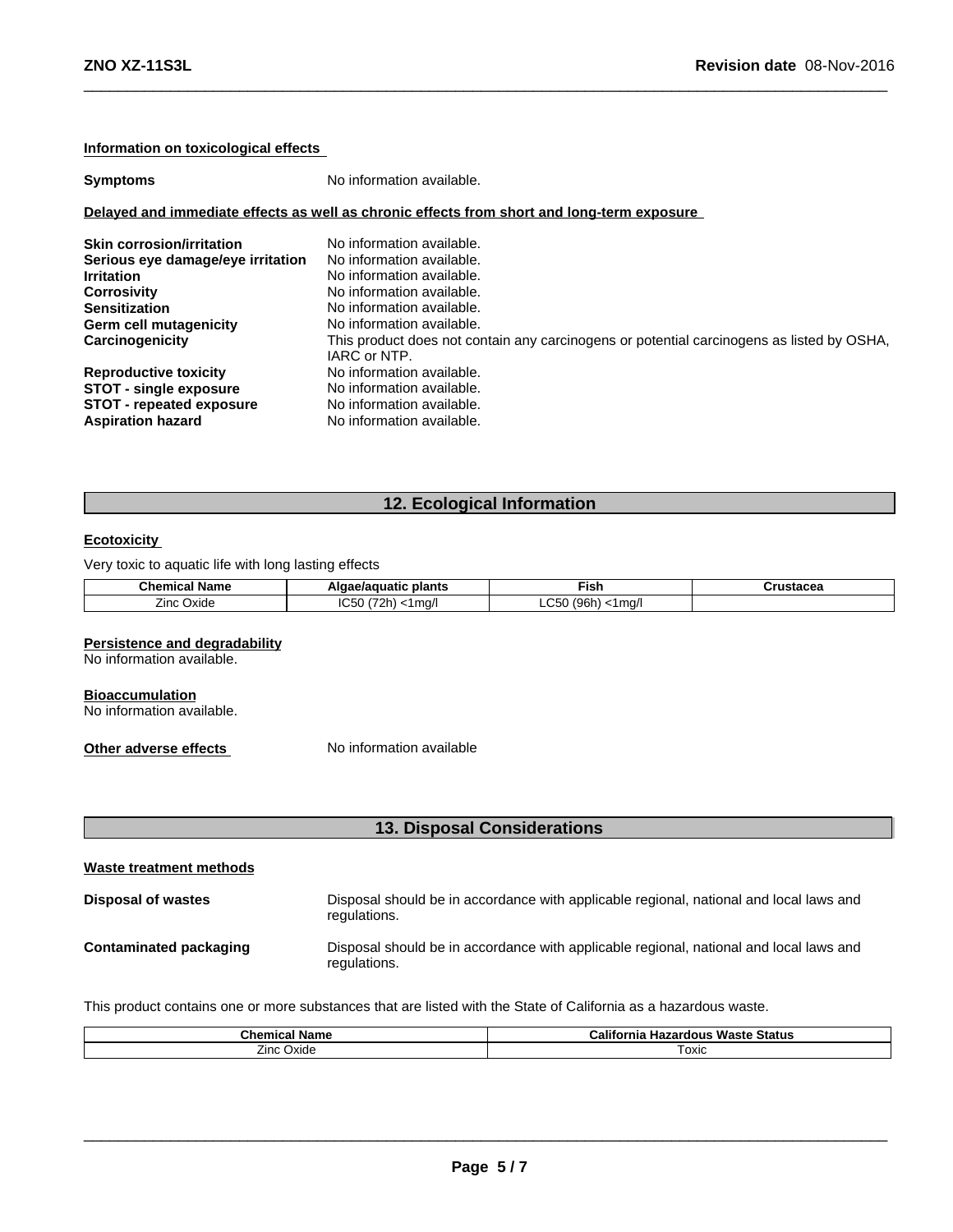|                                                                                                                           | <b>14. Transport Information</b>                                                                                                                                                                                     |
|---------------------------------------------------------------------------------------------------------------------------|----------------------------------------------------------------------------------------------------------------------------------------------------------------------------------------------------------------------|
| Note:<br><b>DOT</b><br>Proper shipping name<br><b>Hazard class</b><br><b>Packing group</b>                                | For single packaging and combination packaging containing inner packaging with<br>dangerous goods $> 5L$ for liquids or $> 5kg$ for solids:<br>3077 - Environmentally hazardous substances, solid, n.o.s<br>9<br>III |
| ICAO (air)<br>UN/ID no<br>Proper shipping name<br><b>Hazard class</b><br><b>Packing group</b>                             | 3077<br>3077 - Environmentally hazardous substances, solid, n.o.s<br>9<br>III                                                                                                                                        |
| <b>IATA</b><br>UN/ID no<br>Proper shipping name<br><b>Hazard class</b><br><b>Packing group</b>                            | 3077<br>3077 - Environmentally hazardous substances, solid, n.o.s<br>9<br>III                                                                                                                                        |
| <b>IMDG</b><br>UN/ID no<br>Proper shipping name<br><b>Hazard class</b><br><b>Packing group</b><br><b>Marine pollutant</b> | 3077<br>3077 - Environmentally hazardous substances, solid, n.o.s<br>9<br>$\mathbf{III}$<br>This product contains a chemical which is listed as a marine pollutant according to<br><b>IMDG/IMO</b>                   |
| <b>RID</b><br>UN/ID no<br>Proper shipping name<br><b>Hazard class</b><br><b>Packing group</b>                             | 3077<br>3077 - Environmentally hazardous substances, solid, n.o.s<br>9<br>III                                                                                                                                        |
| <b>ADR</b><br>UN/ID no<br>Proper shipping name<br><b>Hazard class</b><br><b>Packing group</b>                             | 3077<br>3077 - Environmentally hazardous substances, solid, n.o.s<br>9<br>Ш                                                                                                                                          |

# **15. Regulatory information**

| <b>International Inventories</b> |          |
|----------------------------------|----------|
| <b>TSCA</b>                      | Complies |
| <b>DSL/NDSL</b>                  | Complies |
| <b>EINECS/ELINCS</b>             | Complies |
| <b>ENCS</b>                      | Complies |
| <b>IECSC</b>                     | Complies |
| <b>KECL</b>                      | Complies |
| <b>PICCS</b>                     | Complies |
| <b>AICS</b>                      | Complies |

# **Legend:**

**TSCA** - United States Toxic Substances Control Act Section 8(b) Inventory **DSL/NDSL** - Canadian Domestic Substances List/Non-Domestic Substances List **EINECS/ELINCS** - European Inventory of Existing Chemical Substances/European List of Notified Chemical Substances **ENCS** - Japan Existing and New Chemical Substances **IECSC** - China Inventory of Existing Chemical Substances **KECL** - Korean Existing and Evaluated Chemical Substances **PICCS** - Philippines Inventory of Chemicals and Chemical Substances

**AICS** - Australian Inventory of Chemical Substances